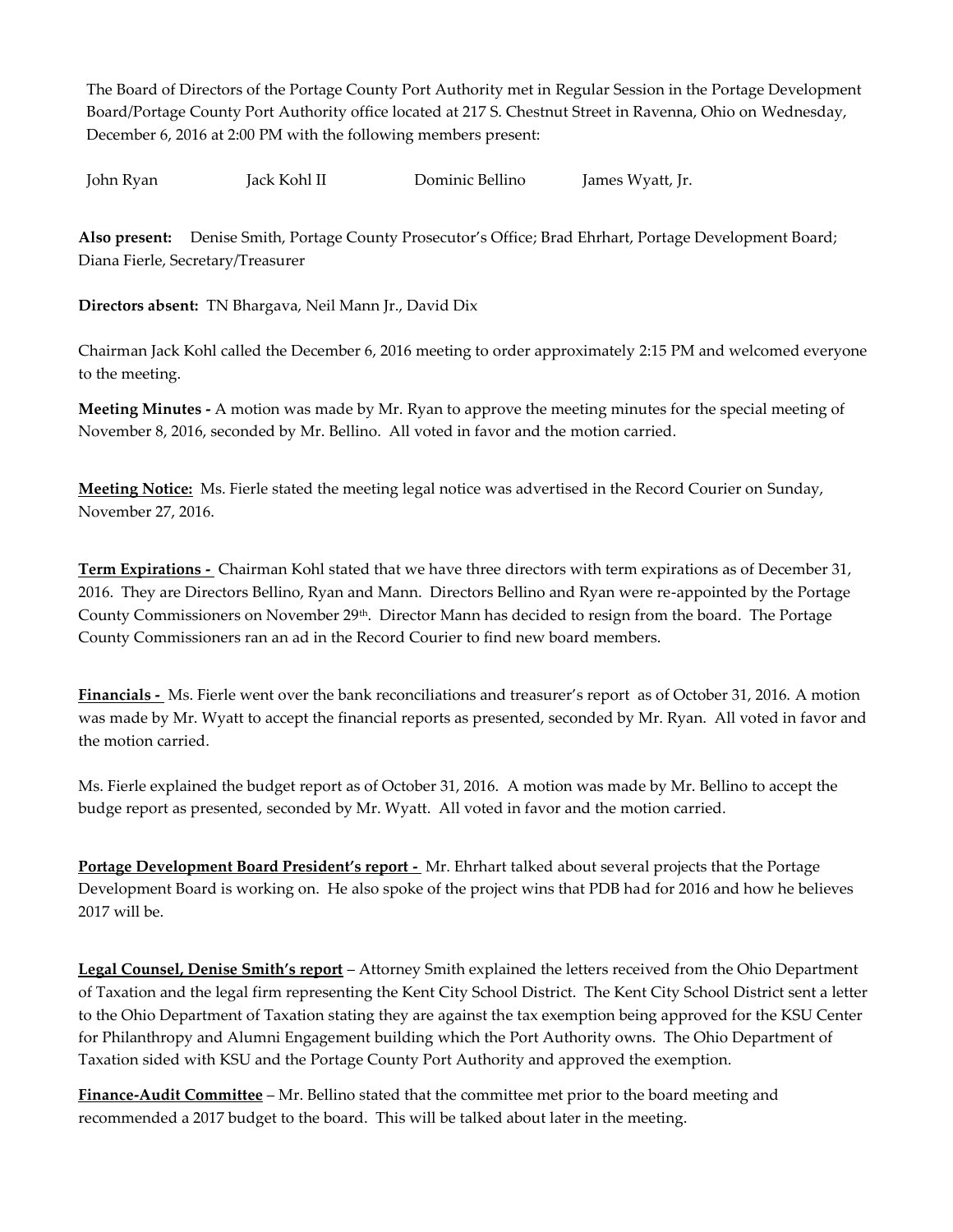### **DISCUSSION ITEMS**

**Ravenna Property Update** – Chairman Kohl stated that he, Mr. Ryan and Mr. Ehrhart have been meeting with developers to come up with ideas for the property. So far we haven't come up with anything. After much discussion it was decided that Mr. Ehrhart and Mr. Bellino should meet with the YMCA to see if they would have any interest in the property.

**Ten Year Anniversary Report** – Chairman Kohl stated that we need to get a nice marketing piece to distribute celebrating the ten year anniversary of the Port Authority. Ms. Fierle stated that Ms. Luttner, Portage Development Board's Marketing Specialist had several quotes from companies for the PDB report. Sue Mackle has done PDB's reports for the last several years and has done an excellent job. She quoted the port with \$1,200. The other quotes Ms. Lutter received were over \$3,000. Printing is an additional amount for all of them. The board of directors agreed that this is a great idea. Chairman Kohl stated that we need to include a good definition of what a port authority is along with including all our projects. List of all the present and past directors with their photos. We also need to include a nice investment summary and history of the port.

**Agreement between the PCPA and the PDB** – Chairman Kohl stated that he would like to continue the agreement with the PDB. He explained that the PDB is asking for \$15,000 this year vs the \$10,000 in previous years. The Port would also continue to pay an investment amount of \$5,000 and 25% of the project fees. Chairman Kohl stated that PDB does a great job and it would cost more for the port to get their own staff person. It was agreed that the port authority should move forward with the agreement at \$15,000 along with the \$5,000 investment and 25% of the project fees.

**Responsible Contractor** - Director Wyatt stated that he would like the Port Authority to move forward to approve the responsible contractor agreements. He stated that he's been working with Director Dix on this and they got the forms/agreements that the Development Finance Authority of Summit County uses. The directors agreed we can move forward with this. Ms. Fierle stated that she can put this on the next agenda. Attorney Smith asked Ms. Fierle to forward the documents over to her so she can get them prepared.

## **CONSIDERATION OF NEW RESOLUTIONS AND MOTIONS**

**Appropriation – 2017 Budget** –A motion was made by Mr. Bellino to approve the 2017 budget as presented by the Finance Committee, seconded by Mr. Ryan. All voted in favor and the motion carried. Approved by Resolution 16- 004.

**2017 Chairman** –A motion was made by Mr. Bellino to elect Mr. Ryan as chairman for 2017, seconded by Mr. Kohl. All voted in favor and the motion carried.Approved by Resolution 16-005.

**2017 Vice-Chairman** *–* A motion was made by Mr. Kohl to elect Mr. Bellino as vice-chairman for 2017, seconded by Mr. Wyatt. All voted in favor and the motion carried.Approved by Resolution 16-006

**2017 Secretary/Treasurer –** A motion was made by Mr. Bellino to appoint Diana Fierle as Secretary/Treasurer for 2017, seconded by Mr. Ryan. All voted in favor and the motion carried. Approved by Resolution 16-007.

**2017 Assistant Secretary/Treasurer** – A motion was made by Mr. Wyatt to appoint Taylor Luttner as Assistant Secretary/Treasurer for 2017, seconded by Mr. Ryan. All voted in favor and the motion carried. Approved by Resolution 16-008.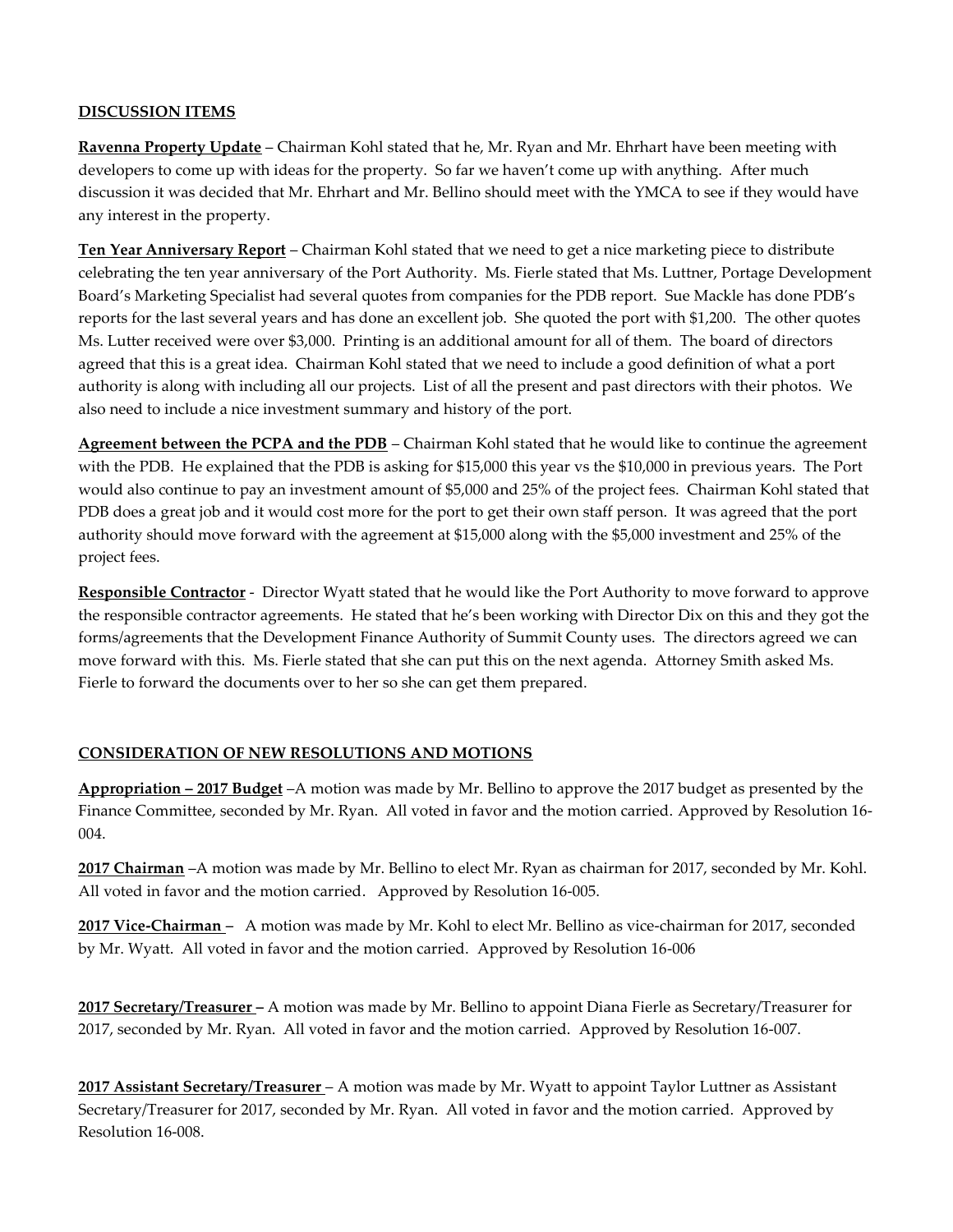**Surety Bonds –** A motion was made by Mr. Wyatt to authorize the purchase of surety bonds for the Secretary/Treasurer, Assistant Secretary/Treasurer, Director Bellino and Chairman Ryan, seconded by Mr. Kohl. All voted in favor and the motion carried. Approved by Resolution 16-009.

**Hosting –** A motion was made by Mr. Bellino to authorize the purchase of items necessary for the hosting of Portage County Port Authority functions and meeting expenses for 2017 not to exceed \$1,000, seconded by Mr. Wyatt. All voted in favor and the motion carried. Approved by Resolution 16-010

**Legal notices –** A motion was made by Mr. Bellino to authorize payments in 2017 to the Record Publishing Company/Dix Communications for Legal Notices of the Portage County Port Authority meetings not to exceed \$1,000, seconded by Mr. Ryan. All voted in favor and the motion carried. Approved by Resolution 16-011.

**Marketing/Advertising** *–* A motion was made by Mr. Bellino for authorization of Marketing/Advertising and Sponsorship opportunities for the Portage County Port Authority in 2017 not to exceed \$2,500, seconded by Mr. Ryan. All voted in favor and the motion carried. Approved by Resolution 16-012.

**Ohio Port Authority Council Dues** *–* A motion was made by Mr. Bellino to authorize payment of dues to the Ohio Port Authority Council in 2017 not to exceed \$200, seconded by Mr. Ryan. All voted in favor and the motion carried. Approved by Resolution 16-013.

**Portage County Prosecutor's Agreement –** A motion was made by Mr. Kohl to enter into an agreement with the Portage County Prosecutor's office for legal services for the Portage County Port Authority for the year 2017, seconded by Mr. Wyatt. All voted in favor and the motion carried.Approved by Resolution 16-014

**Ohio Port Authority Council** *–* A motion was made by Mr. Bellino to appoint Mr. Ryan and Mr. Wyatt as the Portage County Port Authority appointments to the Ohio Port Authority Council for 2017, 2018 and 2019, seconded by Mr. Kohl. All voted in favor and the motion carried. Approved by Resolution 16-015

**Ohio Port Authority Council Meetings** *–* A motion was made by Mr. Wyatt to authorize Portage Development Board President and the Secretary/Treasurer to attend the Ohio Port Authority Council meetings in 2017, as their time allows, and receive reimbursement, seconded by Mr. Bellino. All voted in favor and the motion carried. Approved by Resolution 16-016

**Ohio Public Records Law –** A motion was made by Mr. Bellino to appoint Secretary-Treasurer Diana Fierle and Assistant Secretary-Treasurer Taylor Luttner as the designees to attend training programs and seminars about Ohio's Public Records Law, seconded by Mr. Kohl. All voted in favor and the motion carried. Approved by Resolution 16-017.

**Agreement between the Portage County Port Authority and the Portage Development Board –** A motion was made by Mr. Kohl to enter into and approve the terms and expenditures of an agreement between the Portage County Port Authority and the Portage Development Board for fiscal years 2017 to 2019, seconded by Mr. Wyatt. All voted in favor and the motion carried. Approved by Resolution 16-018.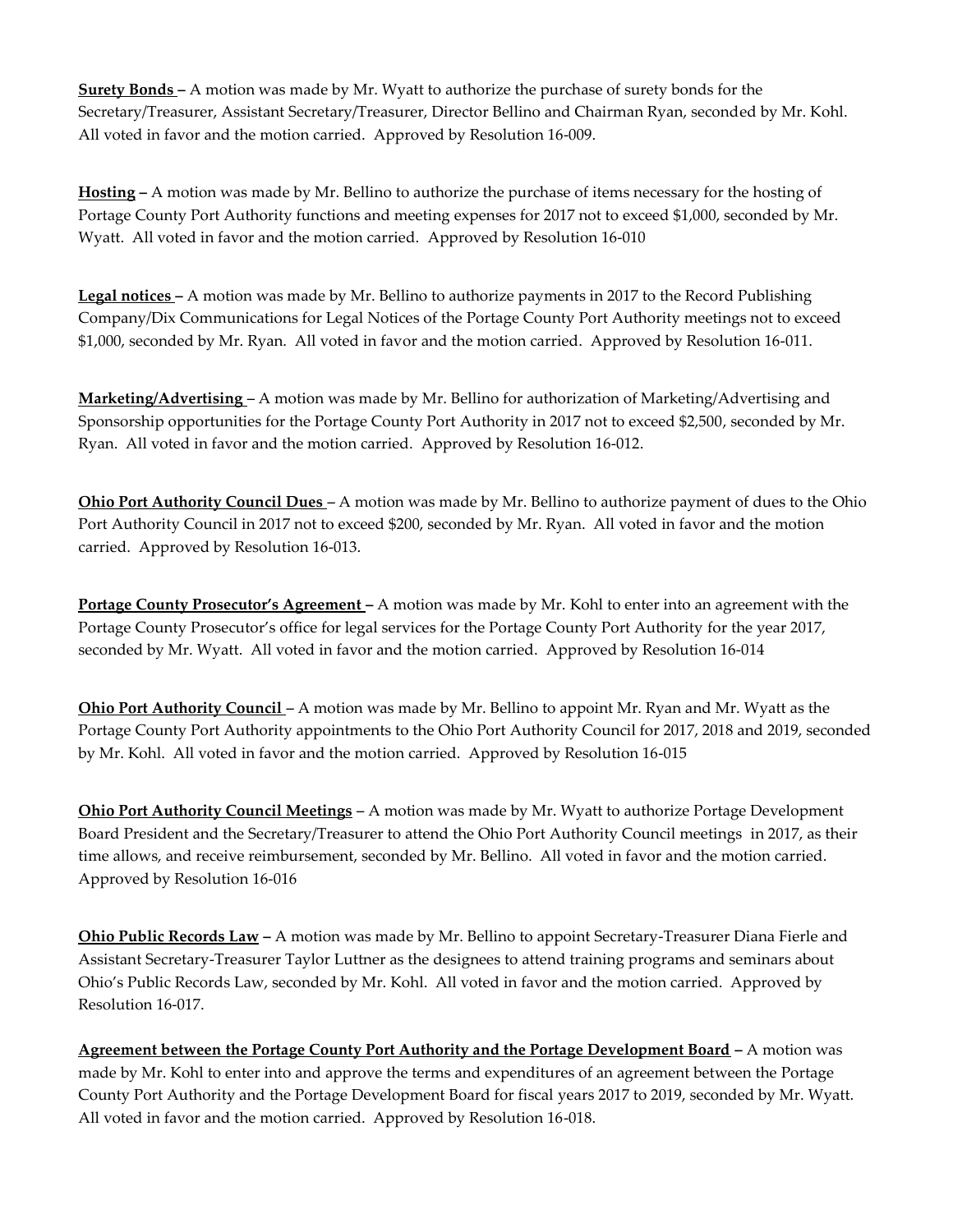### **Contract with Sue Mackle for the design and development of a 10 year anniversary marketing brochure -** A

motion was made by Mr. Ryan to enter into a contract with Sue Mackle of Mackle Graphic Design for the design and development of a 10 year anniversary marketing brochure, seconded by Mr. Kohl. All voted in favor and the motion carried. Approved by Resolution 16-019

### **Journal Entries - December 6, 2016**

### **It was moved by Mr. Ryan, seconded by Mr. Kohl that the following journal entry be approved. All voted in favor and the motion carried.**

Journal Entry - PCPA shall pay to PDB the sum of twenty-five percent (25%) of the total amount of project fees received by the PCPA in 2017. Said amount shall be paid upon invoice from PDB billed after the project fee is collected by the PCPA.

### **It was moved by Mr. Bellino, seconded by Mr. Kohl that the following journal entry be approved. All voted in favor and the motion carried.**

Journal Entry – PCPA authorizes Director John Ryan to be added as signatory on the PCPA bank accounts along with those already authorized including Secretary-Treasurer Diana Fierle, Assistant Secretary Taylor Luttner and Director Dominic Bellino.

### **It was moved by Mr. Ryan, seconded by Mr. Wyatt that the following journal entry be approved. All voted in favor and the motion carried.**

Journal Entry - appointing Mr. Bellino, Mr. Kohl and Mr. Dix to the Finance-Audit Committee for 2017. Any member of the Board of Directors may serve as alternate to the committee as needed.

### **A motion was made by Mr. Kohl, seconded by Mr. Wyatt that the following journal entry be approved. All voted in favor and the motion carried.**

Journal Entry – PCPA is appointing one director Mr. Bellino to the Board of Directors of the Portage Development Board. The director is to attend the quarterly meetings of the Portage Development Board and other committees he/she wishes to serve on. Any member of the Board of Directors may serve as alternate to the committee as needed.

## **A motion was made by Mr. Bellino, seconded by Mr. Ryan that the following journal entry be approved. All voted in favor and the motion carried.**

Journal Entry – Meeting schedule for 2017.

| 2017 Meeting Schedule<br>Board of Directors: | Tuesday, March 7, 2017 @ 2:00 PM    |
|----------------------------------------------|-------------------------------------|
| Finance/Audit Committee:                     | Tuesday, June 6, 2017 @ 1:15PM      |
| Board of Directors:                          | Tuesday, June 6, 2017 @ 2:00PM      |
| Tax Budget Hearing:                          | Tuesday, June 6, 2017 @ 2:05PM      |
| Board of Directors:                          | Tuesday, September 5, 2017 @ 2:00PM |
| Finance/Audit Committee:                     | Tuesday, December 5, 2017 @ 1:15PM  |
| Board of Directors:                          | Tuesday, December 5, 2017 @ 2:00PM  |

#### **CORRESPONDENCE**

The port authority directors reviewed the correspondence received. No action necessary.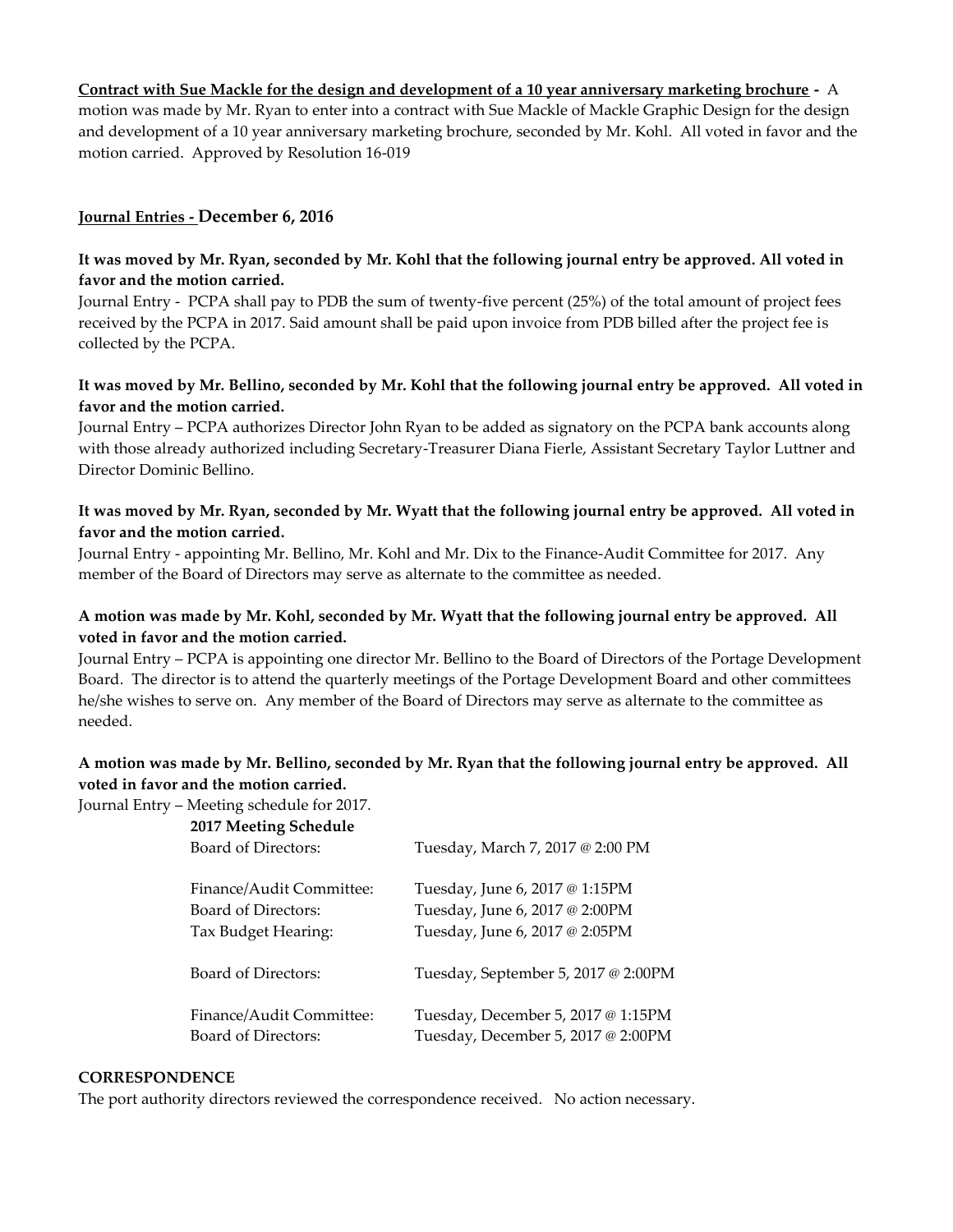# **RESOLUTION NO. 16-004 - RE: PORT AUTHORITY FISCAL 2017 APPROPRIATION MEASURE**

It was moved by Dominic Bellino, seconded by John Ryan that the following Resolution be adopted:

- **WHEREAS,** the Portage County Budget Commission has provided the Official Certificate of Estimated Resources for 2017 for the Portage County Port Authority; and
- WHEREAS, Article VI, Section 2 of the Rules and Regulations of the Portage County Port Authority requires that Port Authority funds be appropriated; now therefore be it
- **RESOLVED,** by the Portage County Port Authority Board of Directors that funds are set aside for Port Authority expenditures during the fiscal year ending December 31, 2017 as follows:

### **PORTAGE COUNTY PORT AUTHORITY 2017 Budget**

| <b>Estimated Beginning Balance</b>  | <b>Amount</b> |
|-------------------------------------|---------------|
| <b>Checking Account</b>             | \$160,000.00  |
| Money Market Account                | \$129,900.00  |
| <b>Special Activities</b>           | \$530.00      |
| <b>Total Estimated Balance</b>      | \$290,430.00  |
| Description                         |               |
| Revenues                            |               |
| 2017 - Cascades Admin, Fees         | \$.00         |
| 2017 - Plaza Schroer Fees           | \$1,000.00    |
| 2017 - KSU Fees                     | \$6,000.00    |
| <b>Total Revenues</b>               | \$7,000.00    |
| <b>Total Estimated Resources</b>    | \$297,430.00  |
| <b>Expenses</b>                     |               |
| <b>Employee Full-time Salaries</b>  | \$0.00        |
| <b>PERS</b>                         | \$0.00        |
| Medicare                            | \$0.00        |
| <b>Workers Compensation</b>         | \$0.00        |
| <b>Health Benefits</b>              | \$0.00        |
| <b>Contract Services</b>            | \$20,000.00   |
| <b>Special Projects</b>             | \$50,000.00   |
| <b>Property Maintenance</b>         | \$3,500.00    |
| Training/Meeting Expenses           | \$1,000.00    |
| PDB - 25% of Project Fees           | \$1,500.00    |
| <b>Bank Fees - Checking</b>         | \$36.00       |
| Transportation                      | \$1,000.00    |
| Membership Dues                     | \$5,200.00    |
| Advertising/Marketing<br>\$5,500.00 |               |
| <b>Real Estate Taxes</b>            |               |
| Telephone                           | \$0.00        |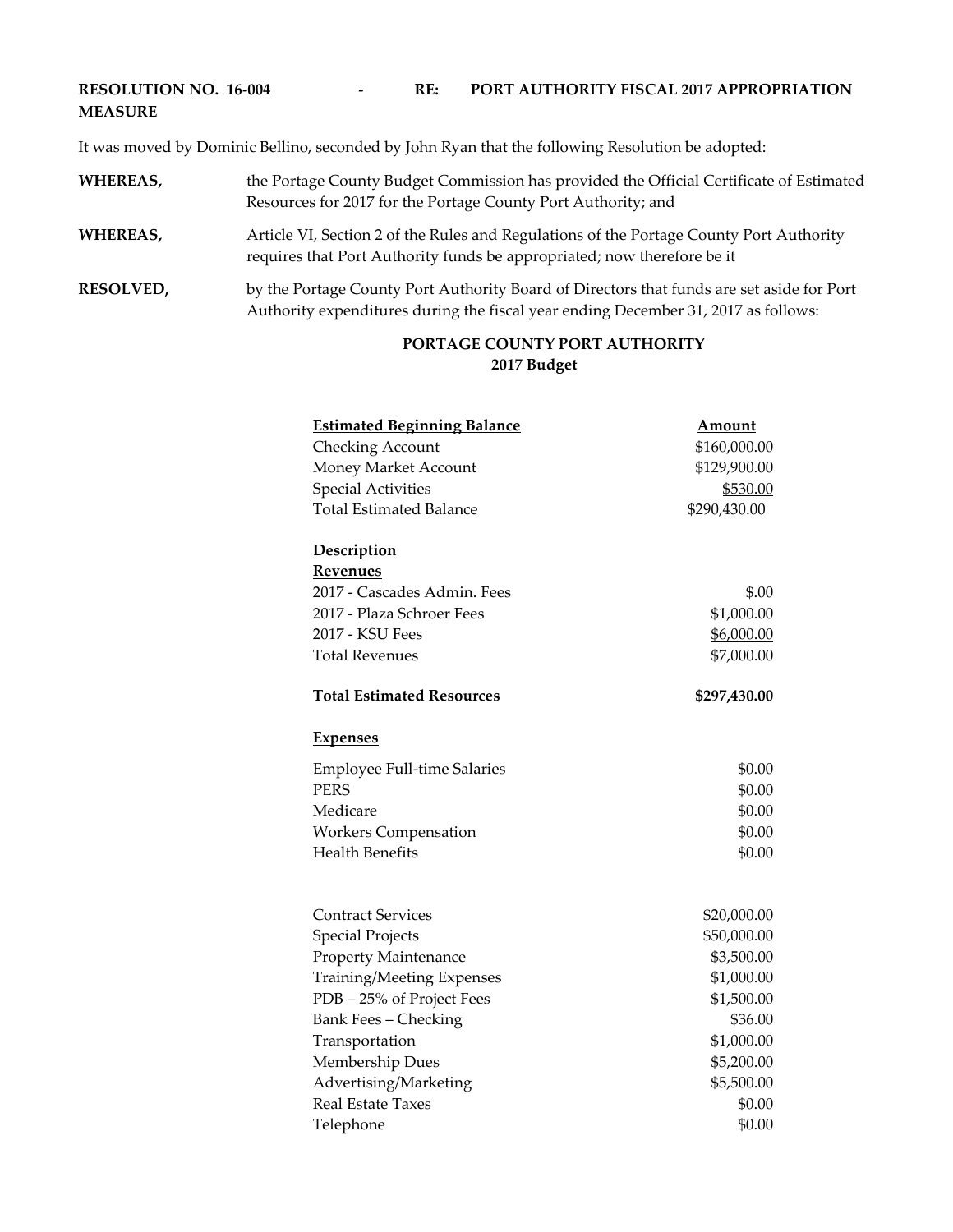| Postage                                   | \$0.00      |
|-------------------------------------------|-------------|
| Rent                                      | \$0.00      |
| Professional/Technical/Insurance Services | \$5,000.00  |
| <b>Other Services</b>                     | \$0.00      |
| Materials & Supplies                      | \$150.00    |
| Photocopy & Printing Supplies (Copier)    | \$0.00      |
| Food Supplies/Meetings/Events             | \$1,000.00  |
| <b>Total Expenses</b>                     | \$93,886.00 |
| and be it further;                        |             |

**RESOLVED,** that the Board of Directors finds and determines that all formal actions of this Board concerning and relating to the adoption of this resolution were taken in an open meeting of this Board and that all deliberations of this Board that resulted in those formal actions were in a meeting open to the public in compliance with the law including Section 121.22 of the Ohio Revised Code.

| Roll Call Vote as Follows: |                    |                                          |  |
|----------------------------|--------------------|------------------------------------------|--|
| T.N. Bhargava, absent;     | Jack Kohl II, yea; | Dominic Bellino, yea; David Dix, absent; |  |
| Neil Mann, Jr., absent;    | John Ryan, yea;    | James A. Wyatt, Jr., yea;                |  |

# **RESOLUTION NO. : 16-005 RE: JOHN RYAN ELECTED CHAIRMAN OF THE BOARD OF DIRECTORS FOR THE PORTAGE COUNTY PORT AUTHORITY FOR THE YEAR 2017.**

It was moved by Dominic Bellino seconded by Jack Kohl II that the following resolution be adopted:

| <b>RESOLVED,</b>                                                                                                                                                                                                                                                                                                                   | that John Ryan is elected to preside at all regular and special meetings in 2017 for a term of<br>one year or until the next organizational meeting of the Board; and be it further                                                                                                                                                                                                                       |
|------------------------------------------------------------------------------------------------------------------------------------------------------------------------------------------------------------------------------------------------------------------------------------------------------------------------------------|-----------------------------------------------------------------------------------------------------------------------------------------------------------------------------------------------------------------------------------------------------------------------------------------------------------------------------------------------------------------------------------------------------------|
| <b>RESOLVED,</b>                                                                                                                                                                                                                                                                                                                   | that the Board of Directors finds and determines that all formal actions of this Board<br>concerning and relating to the adoption of this resolution were taken in an open meeting of<br>this Board and that all deliberations of this Board that resulted in those formal actions were in<br>meeting open to the public in compliance with the law including Section 121.22 of the Ohio<br>Revised Code. |
| $\mathbf{r}$ $\mathbf{r}$ $\mathbf{r}$ $\mathbf{r}$ $\mathbf{r}$ $\mathbf{r}$ $\mathbf{r}$ $\mathbf{r}$ $\mathbf{r}$ $\mathbf{r}$ $\mathbf{r}$ $\mathbf{r}$ $\mathbf{r}$ $\mathbf{r}$ $\mathbf{r}$ $\mathbf{r}$ $\mathbf{r}$ $\mathbf{r}$ $\mathbf{r}$ $\mathbf{r}$ $\mathbf{r}$ $\mathbf{r}$ $\mathbf{r}$ $\mathbf{r}$ $\mathbf{$ |                                                                                                                                                                                                                                                                                                                                                                                                           |

Voice vote was as follows:

| T.N. Bhargava, absent; Jack Kohl II, yea; |                         | Dominic Bellino, yea;                        |
|-------------------------------------------|-------------------------|----------------------------------------------|
| David Dix, absent;                        | Neil Mann, Jr., absent; | John Ryan, yea;<br>James A. Wyatt, Jr., yea; |

#### **RESOLUTION: 16-006**

# **RE: DOMINIC BELLINO ELECTED VICE-CHAIRMAN OF THE BOARD OF DIRECTORS FOR THE PORTAGE COUNTY PORT AUTHORITY FOR THE YEAR 2017.**

It was moved by Jack Kohl II, seconded by James A. Wyatt Jr. that the following resolution be adopted:

| <b>RESOLVED,</b> | that Dominic Bellino is elected Vice-Chairman of the Board of Directors of the Portage County<br>Port Authority for the year 2017 or until the next organizational meeting of the Board, to<br>preside at all regular and special meetings when and while the Chairman shall vacate the<br>Chair, when so acting shall have all the powers of the Chairman; and be it further |
|------------------|-------------------------------------------------------------------------------------------------------------------------------------------------------------------------------------------------------------------------------------------------------------------------------------------------------------------------------------------------------------------------------|
| <b>RESOLVED,</b> | that the Board of Directors finds and determines that all formal actions of this Board<br>concerning and relating to the adoption of this resolution were taken in an open meeting of                                                                                                                                                                                         |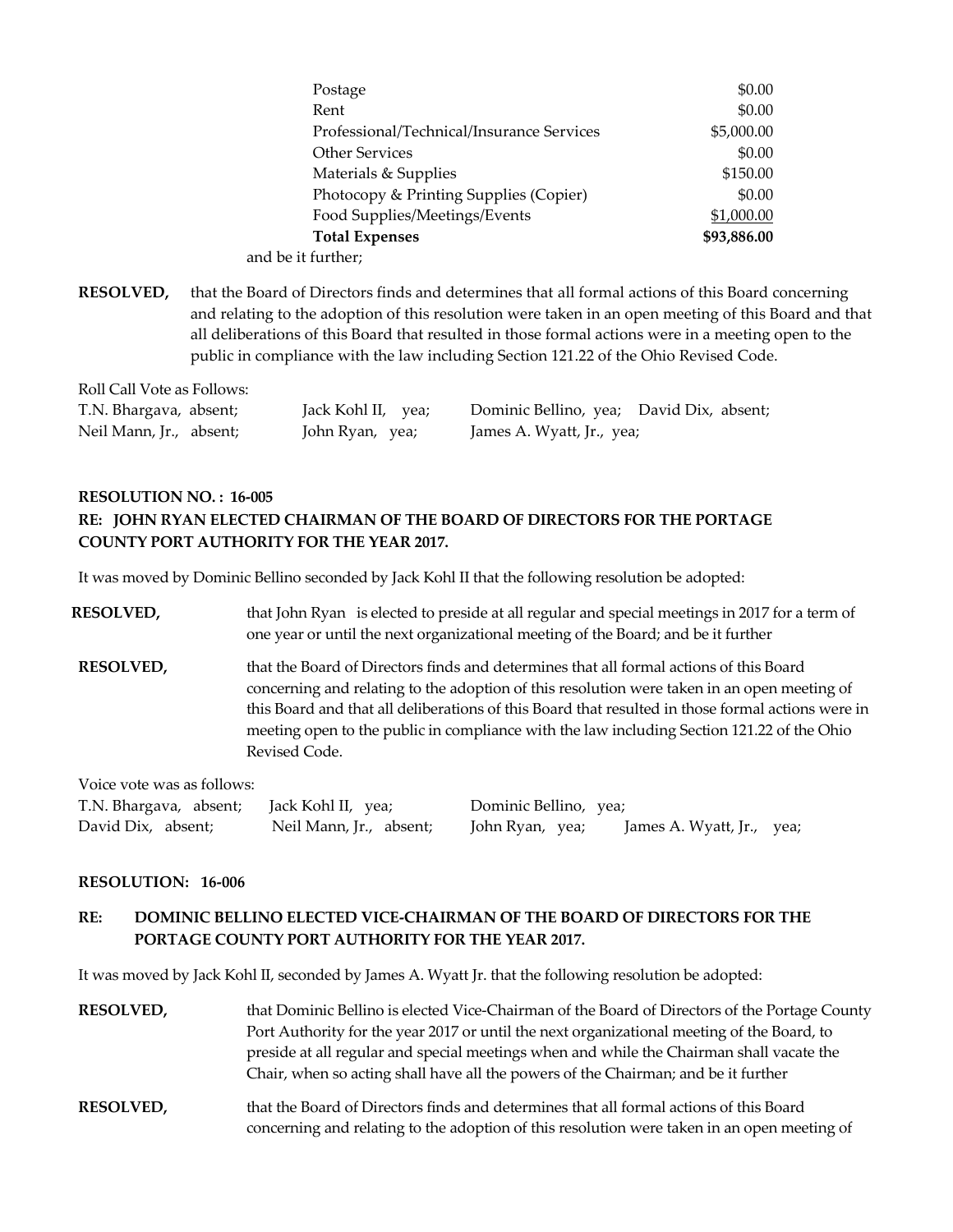this Board and that all deliberations of this Board that resulted in those formal actions were in meeting open to the public in compliance with the law including Section 121.22 of the Ohio Revised Code.

Voice vote was as follows:

T.N. Bhargava, absent; Jack Kohl II, yea; Dominic Bellino, yea; David Dix, absent; Neil Mann, Jr., absent; John Ryan, yea; James A. Wyatt, Jr., yea;

#### **Resolution: 16-007**

## **RE: APPOINT DIANA FIERLE AS SECRETARY-TREASURER OF THE BOARD OF DIRECTORS FOR THE PORTAGE COUNTY PORT AUTHORITY FOR THE YEAR 2017.**

It was moved by Dominic Bellino seconded by John Ryan that the following resolution be adopted:

- **RESOLVED,** that Diana Fierle is appointed by the Board of Directors of the Portage County Port Authority as Secretary-Treasurer of the Board for the year 2017 or until the next organizational meeting of the Board; and be it further
- **RESOLVED,** that the Board of Directors finds and determines that all formal actions of this Board concerning and relating to the adoption of this resolution were taken in an open meeting of this Board and that all deliberations of this Board that resulted in those formal actions were in meeting open to the public in compliance with the law including Section 121.22 of the Ohio Revised Code.

Voice vote was as follows:

| T.N. Bhargava, absent;  | Jack Kohl II, yea; | Dominic Bellino, yea;     | David Dix, absent; |
|-------------------------|--------------------|---------------------------|--------------------|
| Neil Mann, Jr., absent; | John Ryan, yea;    | James A. Wyatt, Jr., yea; |                    |

### **RESOLUTION: 16-008**

### **RE: APPOINT TAYLOR LUTTNER AS ASSISTANT SECRETARY-TREASURER OF THE BOARD OF DIRECTORS FOR THE PORTAGE COUNTY PORT AUTHORITY FOR THE YEAR 2017.**

It was moved by James A. Wyatt Jr., seconded by John Ryan that the following resolution be adopted:

| <b>RESOLVED,</b>           | that Taylor Luttner is appointed by the Board of Directors of the Portage County Port                                                                                                           |  |  |
|----------------------------|-------------------------------------------------------------------------------------------------------------------------------------------------------------------------------------------------|--|--|
|                            | Authority as Assistant Secretary-Treasurer of the Board for the year 2017 or until the next                                                                                                     |  |  |
|                            | organizational meeting of the Board. The Assistant Secretary-Treasurer shall serve in the                                                                                                       |  |  |
|                            | absence of the Secretary-Treasurer and shall have all of the powers, responsibilities and                                                                                                       |  |  |
|                            | authority of the Secretary-Treasurer when operating in this capacity; and be it further                                                                                                         |  |  |
| <b>RESOLVED,</b>           | that the Board of Directors finds and determines that all formal actions of this Board<br>concerning and relating to the adoption of this resolution were taken in an open meeting of           |  |  |
|                            | this Board and that all deliberations of this Board that resulted in those formal actions were in<br>meeting open to the public in compliance with the law including Section 121.22 of the Ohio |  |  |
|                            | Revised Code.                                                                                                                                                                                   |  |  |
| Voice vote was as follows: |                                                                                                                                                                                                 |  |  |
| T.N. Bhargava, absent;     | Jack Kohl II, yea;<br>Dominic Bellino, yea;<br>David Dix, absent;                                                                                                                               |  |  |

Neil Mann, Jr., absent; John Ryan, yea; James A. Wyatt, Jr., yea;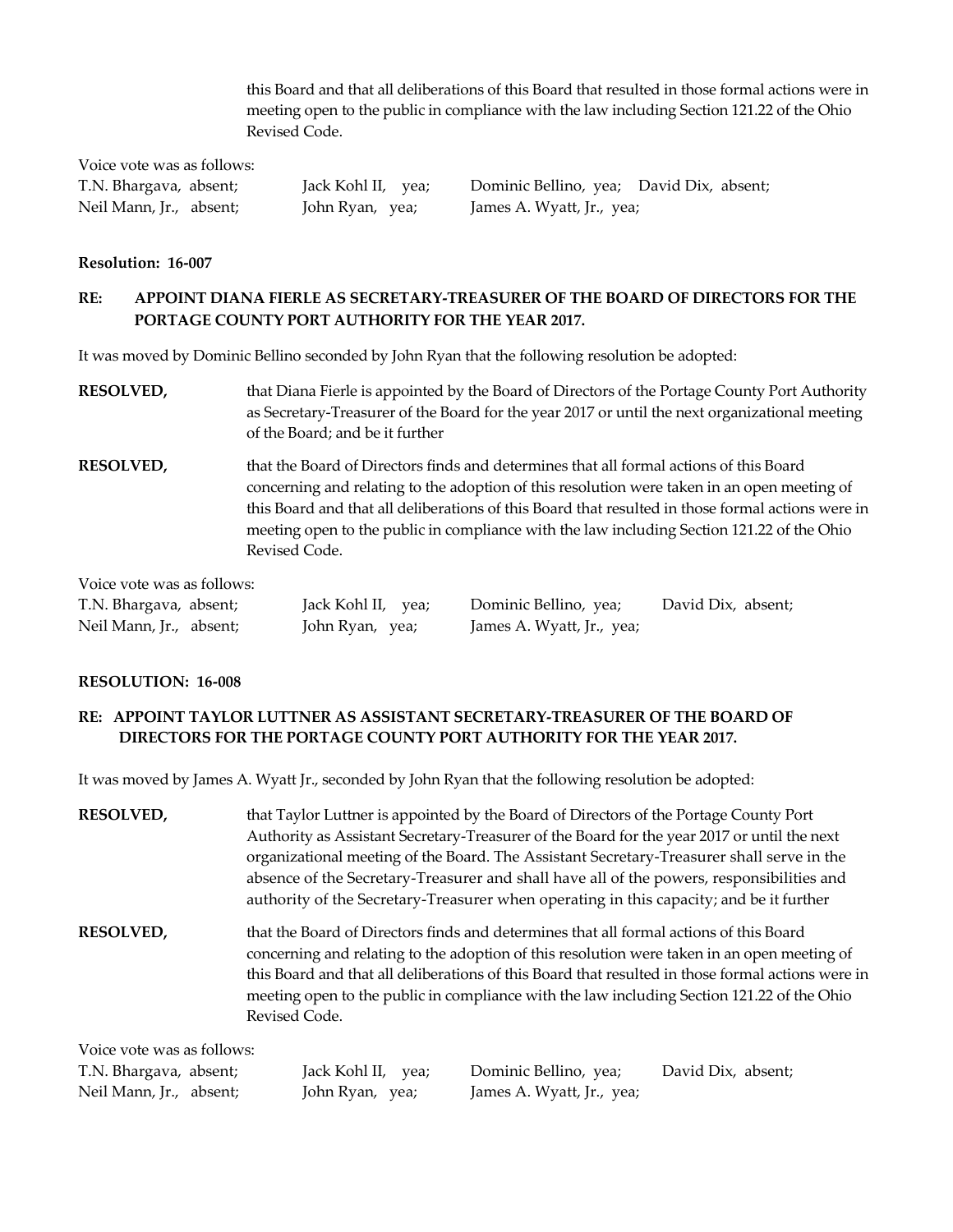### **RESOLUTION: 16-009**

# **RE: AUTHORIZE THE PURCHASE OF SURETY BONDS FOR THE SECRETARY-TREASURER, ASSISTANT SECRETARY-TREASURER, DIRECTORS DOMINIC BELLINO AND JOHN RYAN OF THE PORTAGE COUNTY PORT AUTHORITY.**

It was moved by James A. Wyatt Jr., seconded by Jack Kohl II to approve the following:

| <b>WHEREAS,</b>            | Article IV, Section 10 of the Port Authority By-Laws requires that: "Checks, drafts, notes,<br>bonds and other instruments requiring the payment of sums of money shall be executed<br>with two signatures: one being of the Chairman or other director, and the other being the<br>Secretary-Treasurer. The Board of Directors may at any time or from time to time<br>designate one or more of its members or any other employee or officer to execute any such<br>instrument for and on behalf of the Authority."; and |
|----------------------------|---------------------------------------------------------------------------------------------------------------------------------------------------------------------------------------------------------------------------------------------------------------------------------------------------------------------------------------------------------------------------------------------------------------------------------------------------------------------------------------------------------------------------|
| <b>WHEREAS,</b>            | the Board of Directors have agreed and designated Directors Dominic Bellino, John Ryan<br>and the Assistant Secretary Treasurer Taylor Luttner to sign as secondary signatory on the<br>Port Authority bank accounts; now therefore be it                                                                                                                                                                                                                                                                                 |
| <b>RESOLVED,</b>           | in accordance with Section $7(B)$ of the By-Laws, the Board of Directors authorizes the<br>purchase of surety bonds for the Secretary-Treasurer, Assistant Secretary-Treasurer and<br>Directors Dominic Bellino and John Ryan and be it further                                                                                                                                                                                                                                                                           |
| <b>RESOLVED,</b>           | that the purchase is to be made from the Edward H. Sutton Insurance Agency, Inc., P.O.<br>Box 271, Aurora, Ohio 44202, in an amount of \$100/\$125 per year for each \$5000 Surety<br>Bond; and be it further                                                                                                                                                                                                                                                                                                             |
| <b>RESOLVED,</b>           | that the Board of Directors finds and determines that all formal actions of this Board<br>concerning and relating to the adoption of this resolution were taken in an open meeting of<br>this Board and that all deliberations of this Board that resulted in those formal actions were in<br>meeting open to the public in compliance with the law including Section 121.22 of the Ohio<br>Revised Code.                                                                                                                 |
| Voice vote was as follows: |                                                                                                                                                                                                                                                                                                                                                                                                                                                                                                                           |

| T.N. Bhargava, absent;  | Jack Kohl II, yea; | Dominic Bellino, yea;     | David Dix, absent; |
|-------------------------|--------------------|---------------------------|--------------------|
| Neil Mann, Jr., absent; | John Ryan, yea;    | James A. Wyatt, Jr., yea; |                    |

#### **RESOLUTION: 16-010**

## **RE: AUTHORIZATION FOR THE PURCHASE OF ITEMS NECESSARY FOR THE HOSTING OF PORTAGE COUNTY PORT AUTHORITY FUNCTIONS AND MEETING EXPENSES FROM JANUARY 1, 2017 THROUGH DECEMBER 31, 2017.**

It was moved by Dominic Bellino, seconded by James A. Wyatt Jr. that the following Resolution be adopted:

| WHEREAS, | the Board of Directors hosts various meetings and functions throughout the year for which<br>they must authorize the purchase of items necessary for those events; and                                                                                                     |
|----------|----------------------------------------------------------------------------------------------------------------------------------------------------------------------------------------------------------------------------------------------------------------------------|
| WHEREAS, | in accordance with the Auditor of the State of Ohio Bulletin 2004-002, which requires "that<br>expenditures of public funds for coffee, meals, refreshments, or other amenities have prior<br>authorization by the appropriate legislative authority"; now therefore be it |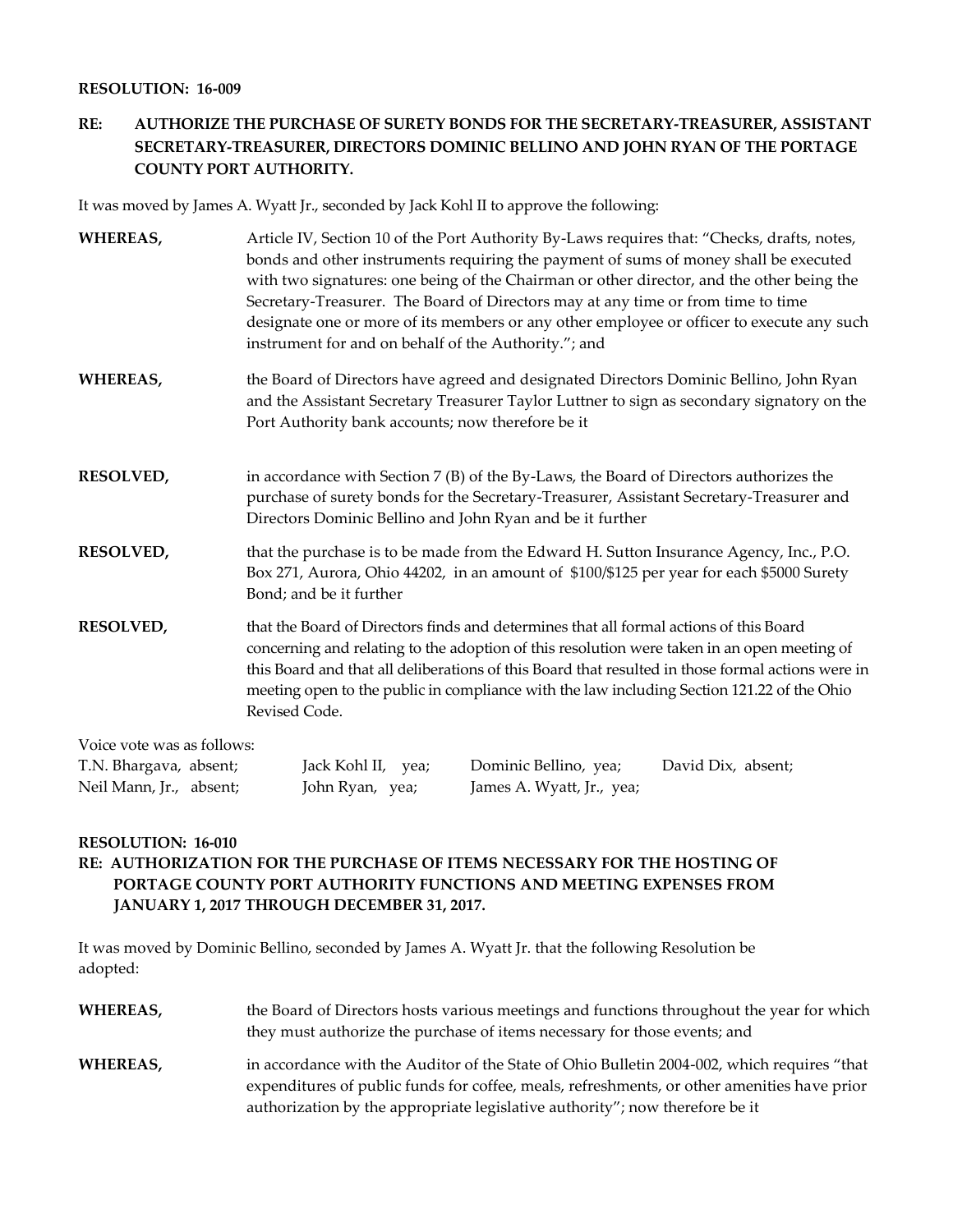| <b>RESOLVED,</b>           | that the Portage County Port Authority Board of Directors does hereby authorize the<br>purchase of items necessary to host various meetings and events throughout the year 2017<br>in a total amount not to exceed \$1,000; and be it further                                                                                                                                                             |
|----------------------------|-----------------------------------------------------------------------------------------------------------------------------------------------------------------------------------------------------------------------------------------------------------------------------------------------------------------------------------------------------------------------------------------------------------|
| <b>RESOLVED,</b>           | that the Board of Directors finds and determines that all formal actions of this Board<br>concerning and relating to the adoption of this resolution were taken in an open meeting of<br>this Board and that all deliberations of this Board that resulted in those formal actions were<br>in meeting open to the public in compliance with the law including Section 121.22 of the<br>Ohio Revised Code. |
| Voice vote was as follows: |                                                                                                                                                                                                                                                                                                                                                                                                           |

| T.N. Bhargava, absent;  | Jack Kohl II, yea; | Dominic Bellino, yea;     | David Dix, absent; |
|-------------------------|--------------------|---------------------------|--------------------|
| Neil Mann, Jr., absent; | John Ryan, yea;    | James A. Wyatt, Jr., yea; |                    |

# **RESOLUTION: 16-011 RE: AUTHORIZATION FOR PAYMENT TO THE RECORD PUBLISHING COMPANY/DIX COMMUNICATIONS FOR LEGAL NOTICES OF THE PORTAGE COUNTY PORT AUTHORITY MEETINGS IN 2017.**

It was moved by Dominic Bellino, seconded by John Ryan that the following Resolution be adopted:

| <b>RESOLVED,</b>           | that the Portage County Port Authority Board of Directors does hereby authorize payment<br>to the Record Publishing Company/Dix Communications for various legal notices<br>published in the Record-Courier Newspaper of the Board of Directors' regular and special<br>meetings throughout the year 2017 in a total amount not to exceed \$1,000; and be it further                                      |
|----------------------------|-----------------------------------------------------------------------------------------------------------------------------------------------------------------------------------------------------------------------------------------------------------------------------------------------------------------------------------------------------------------------------------------------------------|
| <b>RESOLVED,</b>           | that the Board of Directors finds and determines that all formal actions of this Board<br>concerning and relating to the adoption of this resolution were taken in an open meeting of<br>this Board and that all deliberations of this Board that resulted in those formal actions were<br>in meeting open to the public in compliance with the law including Section 121.22 of the<br>Ohio Revised Code. |
| Voice vote was as follows: |                                                                                                                                                                                                                                                                                                                                                                                                           |
| TN Phorography             | Dominic Rolling you<br>Dovid Div aboont<br>Look $V$ obl II $\cdots$                                                                                                                                                                                                                                                                                                                                       |

| T.N. Bhargava, absent;  | Jack Kohl II, yea; | Dominic Bellino, yea;     | David Dix, absent; |
|-------------------------|--------------------|---------------------------|--------------------|
| Neil Mann, Jr., absent; | John Ryan, yea;    | James A. Wyatt, Jr., yea; |                    |

# **RESOLUTION: 16-012 RE: AUTHORIZATION FOR MARKETING/ADVERTISING AND SPONSORSHIP OPPORTUNITIES OF THE PORTAGE COUNTY PORT AUTHORITY IN 2017.**

It was moved by Dominic Bellino, seconded by John Ryan that the following Resolution be adopted:

| <b>RESOLVED,</b> | that the Portage County Port Authority Board of Directors does hereby authorize<br>marketing/advertising and sponsorship opportunities of the Portage County Port<br>Authority throughout the year 2017 in a total amount not to exceed \$2,500; and be it<br>further |
|------------------|-----------------------------------------------------------------------------------------------------------------------------------------------------------------------------------------------------------------------------------------------------------------------|
| <b>RESOLVED,</b> | that the Board of Directors finds and determines that all formal actions of this Board<br>concerning and relating to the adoption of this resolution were taken in an open meeting of                                                                                 |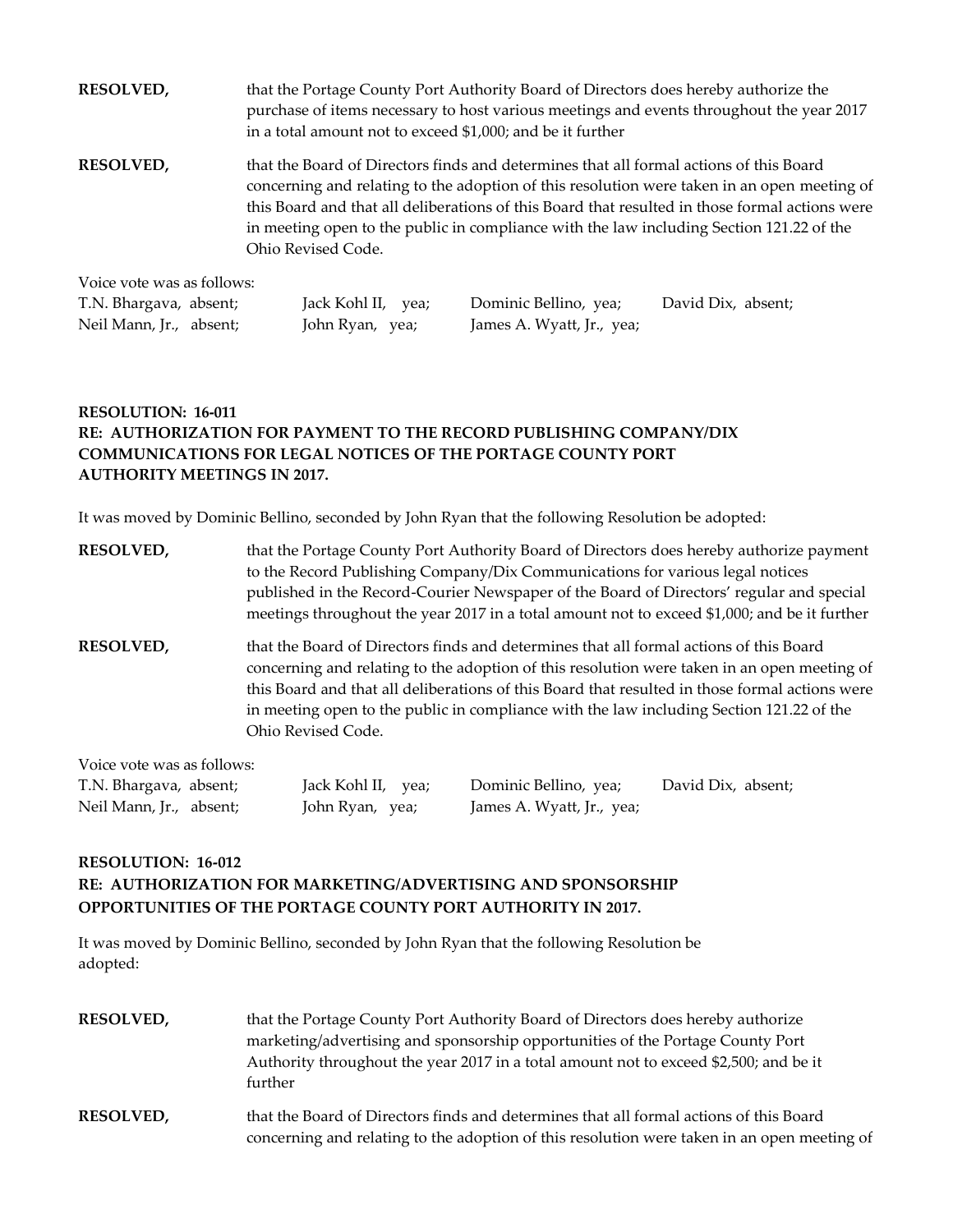this Board and that all deliberations of this Board that resulted in those formal actions were in meeting open to the public in compliance with the law including Section 121.22 of the Ohio Revised Code.

Voice vote was as follows:

Neil Mann, Jr., absent; John Ryan, yea; James A. Wyatt, Jr., yea;

T.N. Bhargava, absent; Jack Kohl II, yea; Dominic Bellino, yea; David Dix, absent;

# **RESOLUTION: 16-013 RE: AUTHORIZE PAYMENT OF DUES TO THE OHIO PORT AUTHORITY COUNCIL.**

It was moved by Dominic Bellino, seconded by John Ryan that the following resolution be adopted:

| <b>WHEREAS,</b>            | Ohio Governor Voinovich's Executive Order 98-09V created the Ohio Port Authority<br>Council consisting of one House Representative (ex-officio capacity), one Senate<br>Representative (ex-officio capacity), one ODOT Representative, one Ohio Department of<br>Development Representative, and one member from each Port Authority, as designated by<br>the Chairman. Council members are appointed by the Governor and serve three (3) year<br>terms; and |
|----------------------------|--------------------------------------------------------------------------------------------------------------------------------------------------------------------------------------------------------------------------------------------------------------------------------------------------------------------------------------------------------------------------------------------------------------------------------------------------------------|
| WHEREAS,                   | that the Board of Directors agreed to join the Ohio Port Authority Council at a current cost<br>not to exceed \$200 for 2017. The Board of Directors noted that the dues may increase for<br>2017, to be decided by the Ohio Port Authority Council; now therefore be it                                                                                                                                                                                     |
| <b>RESOLVED,</b>           | that the Board of Directors authorizes payment not to exceed \$200 for dues in 2017 or in<br>the amount determined in 2016 or 2017 by the Ohio Port Authority Council; and be it<br>further                                                                                                                                                                                                                                                                  |
| <b>RESOLVED,</b>           | that the Board of Directors finds and determines that all formal actions of this Board<br>concerning and relating to the adoption of this resolution were taken in an open meeting of<br>this Board and that all deliberations of this Board that resulted in those formal actions were in<br>meeting open to the public in compliance with the law including Section 121.22 of the Ohio<br>Revised Code.                                                    |
| Voice vote was as follows: |                                                                                                                                                                                                                                                                                                                                                                                                                                                              |

| T.N. Bhargava, absent;  | Jack Kohl II, yea; | Dominic Bellino, yea;     | David Dix, absent; |
|-------------------------|--------------------|---------------------------|--------------------|
| Neil Mann, Jr., absent; | John Ryan, yea;    | James A. Wyatt, Jr., yea; |                    |

### **RESOLUTION: 16-014**

## **RE: AGREE TO ENTER INTO AN AGREEMENT WITH THE PORTAGE COUNTY PROSECUTOR FOR LEGAL SERVICES FOR THE PORTAGE COUNTY PORT AUTHORITY FOR THE YEAR 2017.**

It was moved by Jack Kohl II, seconded by James A. Wyatt, Jr. that the following resolution be adopted:

**RESOLVED,** that the Board of Directors enters into a Fee Agreement for Legal Services from the Portage County Prosecutor for the Port Authority for the year 2017 at a cost of Five thousand dollars (\$5,000.00); and be it further

**RESOLVED,** that the Board of Directors finds and determines that all formal actions of this Board concerning and relating to the adoption of this resolution were taken in an open meeting of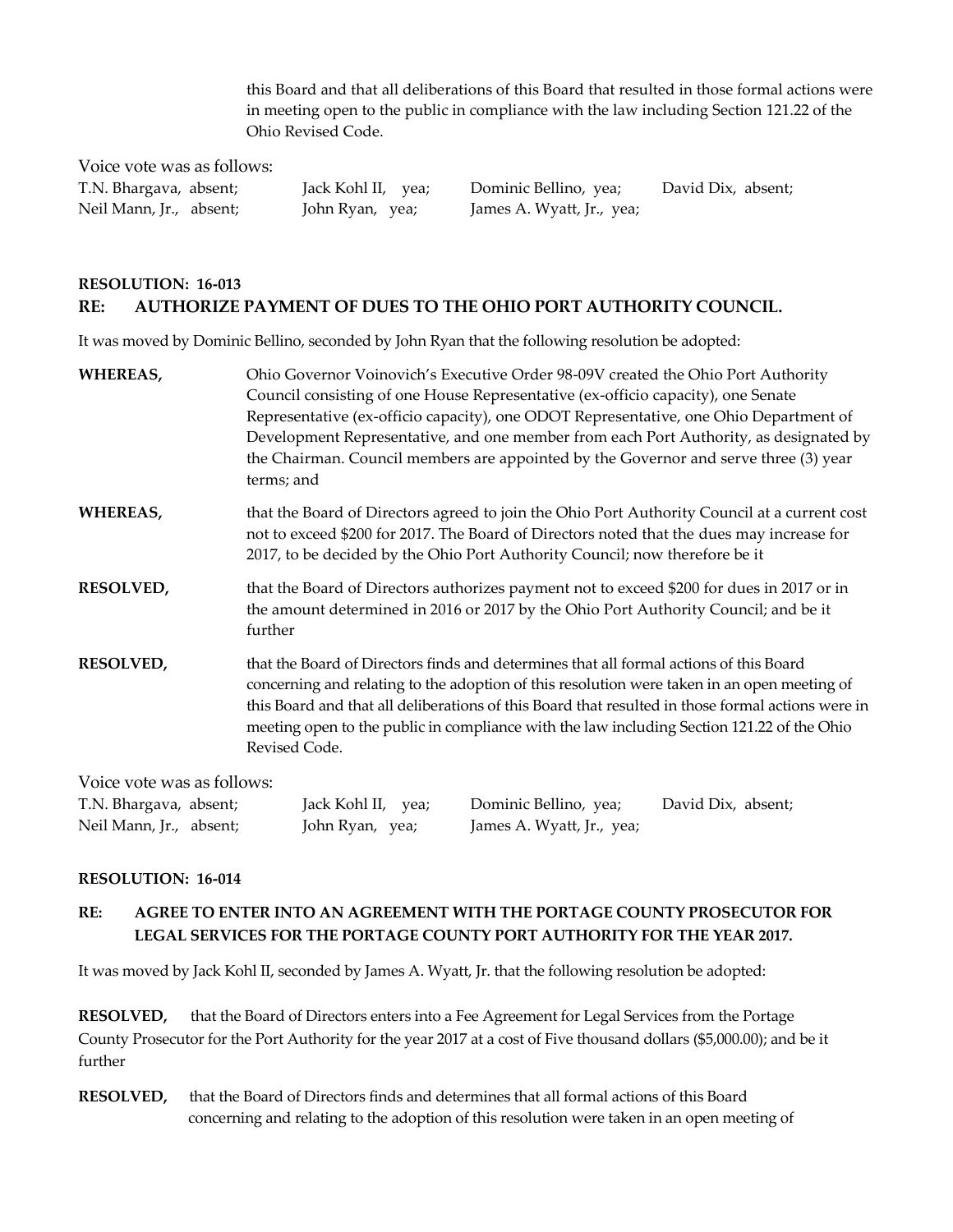this Board and that all deliberations of this Board that resulted in those formal actions were in meeting open to the public in compliance with the law including Section 121.22 of the Ohio Revised Code.

Voice vote was as follows: Neil Mann, Jr., absent; John Ryan, yea; James A. Wyatt, Jr., yea;

T.N. Bhargava, absent; Jack Kohl II, yea; Dominic Bellino, yea; David Dix, absent;

#### **RESOLUTION: 16-015**

**RE: APPOINTMENT OF DIRECTORS JOHN RYAN AND JAMES A. WYATT, JR. AS THE PORTAGE COUNTY PORT AUTHORITY APPOINTMENTS TO THE OHIO PORT AUTHORITY COUNCIL FOR 2017, 2018 AND 2019.**

It was moved by Dominic Bellino, seconded by Jack Kohl II that the following Resolution be adopted:

| <b>WHEREAS,</b>    | the Portage County Port Authority was created by the Portage County Board of<br>Commissioners in April 2002 by Resolution No. 02-0372 under Section 4582 of the Ohio<br>Revised Code; and                                                                                                                                                                                                                                                                                                                                                                                             |                                                                                                                                                                                |  |
|--------------------|---------------------------------------------------------------------------------------------------------------------------------------------------------------------------------------------------------------------------------------------------------------------------------------------------------------------------------------------------------------------------------------------------------------------------------------------------------------------------------------------------------------------------------------------------------------------------------------|--------------------------------------------------------------------------------------------------------------------------------------------------------------------------------|--|
| <b>WHEREAS,</b>    | the Ohio Port Authorities Council was created by Executive Order 98-09V; now therefore<br>be it                                                                                                                                                                                                                                                                                                                                                                                                                                                                                       |                                                                                                                                                                                |  |
| RESOLVED,          | that the Portage County Port Authority Board of Directors makes the following<br>appointments for the Portage County Port Authority representative to the Ohio Port<br>Authorities Council for the year 2017. The Board of Directors note that term of this<br>appointment is three (3) years but they agreed to revisit this appointment yearly:                                                                                                                                                                                                                                     |                                                                                                                                                                                |  |
| 2017 Appointments: | John Ryan<br>jryan@htbnk.com<br>and be it further                                                                                                                                                                                                                                                                                                                                                                                                                                                                                                                                     | James A. Wyatt Jr.<br>wyattway1956@sbcglobal.net                                                                                                                               |  |
| <b>RESOLVED,</b>   |                                                                                                                                                                                                                                                                                                                                                                                                                                                                                                                                                                                       | that the Board of Directors authorizes the Directors to travel to regular and special<br>meetings of the Ohio Port Authorities Council throughout 2017. The Board of Directors |  |
| <b>RESOLVED,</b>   | also authorizes reimbursement of the Directors' travel expenses in accordance with the<br>Port Authorities' Travel and Expense Reimbursement Policy; and be it further<br>that the Board of Directors finds and determines that all formal actions of this Board<br>concerning and relating to the adoption of this resolution were taken in an open meeting of<br>this Board and that all deliberations of this Board that resulted in those formal actions were<br>in a meeting open to the public in compliance with the law including Section 121.22 of the<br>Ohio Revised Code. |                                                                                                                                                                                |  |

Voice vote was as follows:

| T.N. Bhargava, absent;  | Jack Kohl II, yea; | Dominic Bellino, yea;     | David Dix, absent |
|-------------------------|--------------------|---------------------------|-------------------|
| Neil Mann, Jr., absent; | John Ryan, yea;    | James A. Wyatt, Jr., yea; |                   |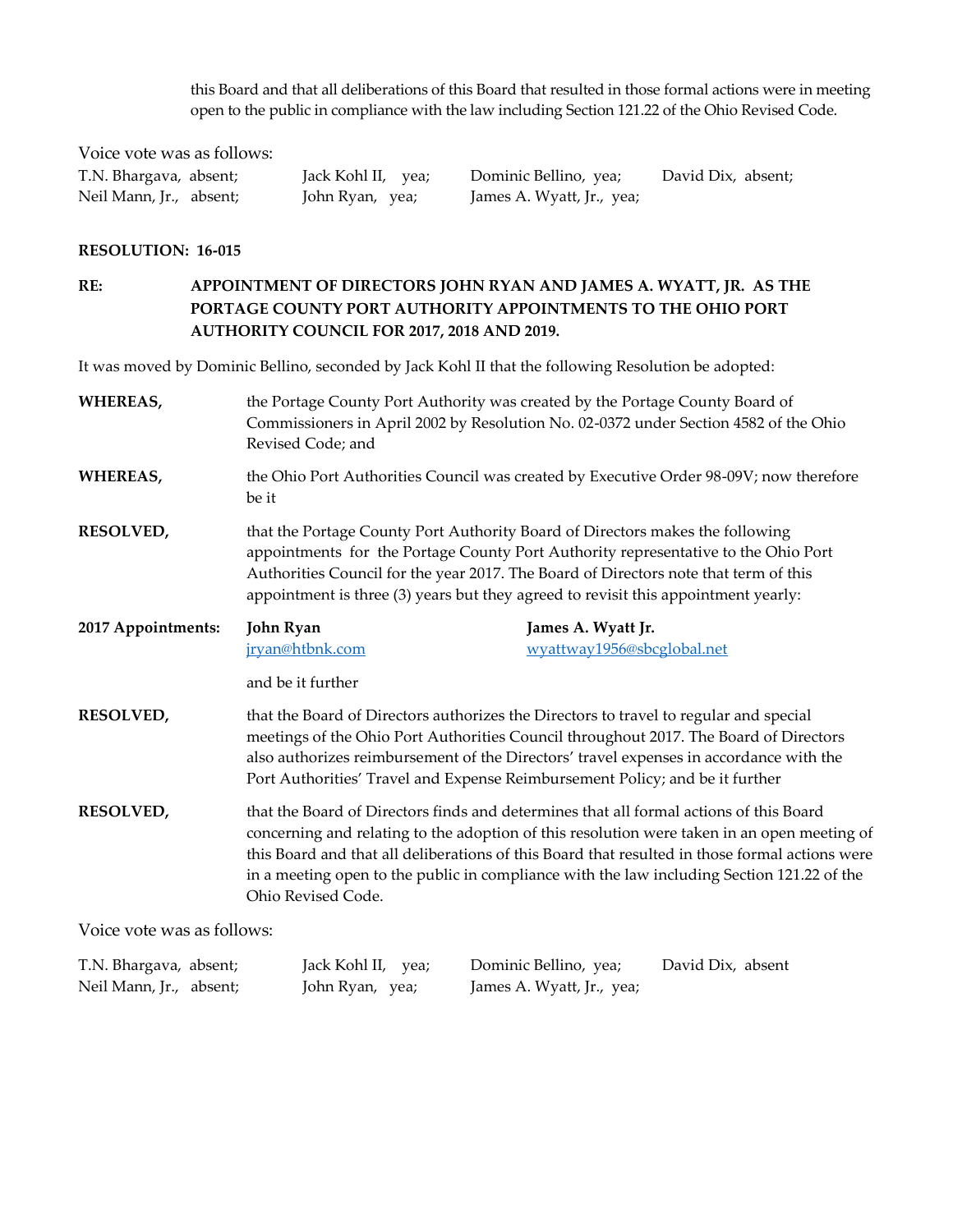#### **RESOLUTION: 16-016**

# **RE: AUTHORIZE PORTAGE DEVELOPMENT BOARD PRESIDENT/PORT AUTHORITY EX OFFICIO MEMBER BRADFORD R. EHRHART AND SECRETARY-TREASURER DIANA FIERLE TO ATTEND OHIO PORT AUTHORITY COUNCIL MEETINGS IN 2017 (AS THEIR SCHEDULE ALLOWS) AND RECEIVE REIMBURSEMENT.**

It was moved by James A. Wyatt Jr., seconded by Dominic Bellino that the following Resolution be adopted:

- **RESOLVED,** that the Board of Directors authorizes Portage Development Board President/Port Authority Ex Officio member Bradford R. Ehrhart and Secretary Treasurer Diana Fierle to travel for regular and special meetings of the Ohio Port Authorities Council throughout 2017 on their behalf, as their schedule allows. The Board of Directors also authorizes them to spend the night prior to the meetings when the meetings begin prior to 10:00 AM in the morning and authorizes reimbursement of the travel expenses in accordance with the Port Authorities' Travel and Expense Reimbursement Policy; and be it further
- **RESOLVED,** that the Board of Directors finds and determines that all formal actions of this Board concerning and relating to the adoption of this resolution were taken in an open meeting of this Board and that all deliberations of this Board that resulted in those formal actions were in a meeting open to the public in compliance with the law including Section 121.22 of the Ohio Revised Code.

Voice vote was as follows:

| T.N. Bhargava, absent;  | Jack Kohl II, yea; | Dominic Bellino, yea;     | David Dix, absent |
|-------------------------|--------------------|---------------------------|-------------------|
| Neil Mann, Jr., absent; | John Ryan, yea;    | James A. Wyatt, Jr., yea; |                   |

### **RESOLUTION: 16-017**

**RE: IN ACCORDANCE WITH OHIO SUBSTITUTE HOUSE BILL 9 (126TH GENERAL ASSEMBLY) APPOINT SECRETARY-TREASURER DIANA FIERLE AND ASSISTANT SECRETARY- TREASURER TAYLOR LUTTNER AS THE DESIGNEES TO ATTEND TRAINING PROGRAMS AND SEMINARS ABOUT OHIO'S PUBLIC RECORDS LAW.** 

It was moved by Dominic Bellino, seconded by Jack Kohl II that the following Resolution be adopted:

| WHEREAS,         | Ohio Substitute House Bill 9 (126 <sup>th</sup> General Assembly) requires a public office to adopt a<br>public records policy in compliance with Ohio's Public Records Law for responding to<br>public requests for information; and                                                                                                                                                                                                                                               |
|------------------|-------------------------------------------------------------------------------------------------------------------------------------------------------------------------------------------------------------------------------------------------------------------------------------------------------------------------------------------------------------------------------------------------------------------------------------------------------------------------------------|
| WHEREAS,         | Ohio law requires that elected and appointed officials attend a three hour seminar about<br>Public Records Law but also allows the official to appoint a designee; now there for be it                                                                                                                                                                                                                                                                                              |
| <b>RESOLVED,</b> | that the Portage County Port Authority Board of Directors does hereby appoint Secretary-<br>Treasurer Diana Fierle and Assistant Secretary-Treasurer Taylor Luttner as the Board's<br>designees to attend the required training in accordance with Ohio Substitute House Bill 9<br>(126 <sup>th</sup> General Assembly) and authorize reimbursement of all travel expenses in<br>accordance with the Port Authority's Travel and Expense Reimbursement Policy; and be it<br>further |
| <b>RESOLVED,</b> | that the Board of Directors finds and determines that all formal actions of this Board<br>concerning and relating to the adoption of this resolution were taken in an open meeting of<br>this Board and that all deliberations of this Board that resulted in those formal actions were<br>in meeting open to the public in compliance with the law including Section 121.22 of the<br>Ohio Revised Code.                                                                           |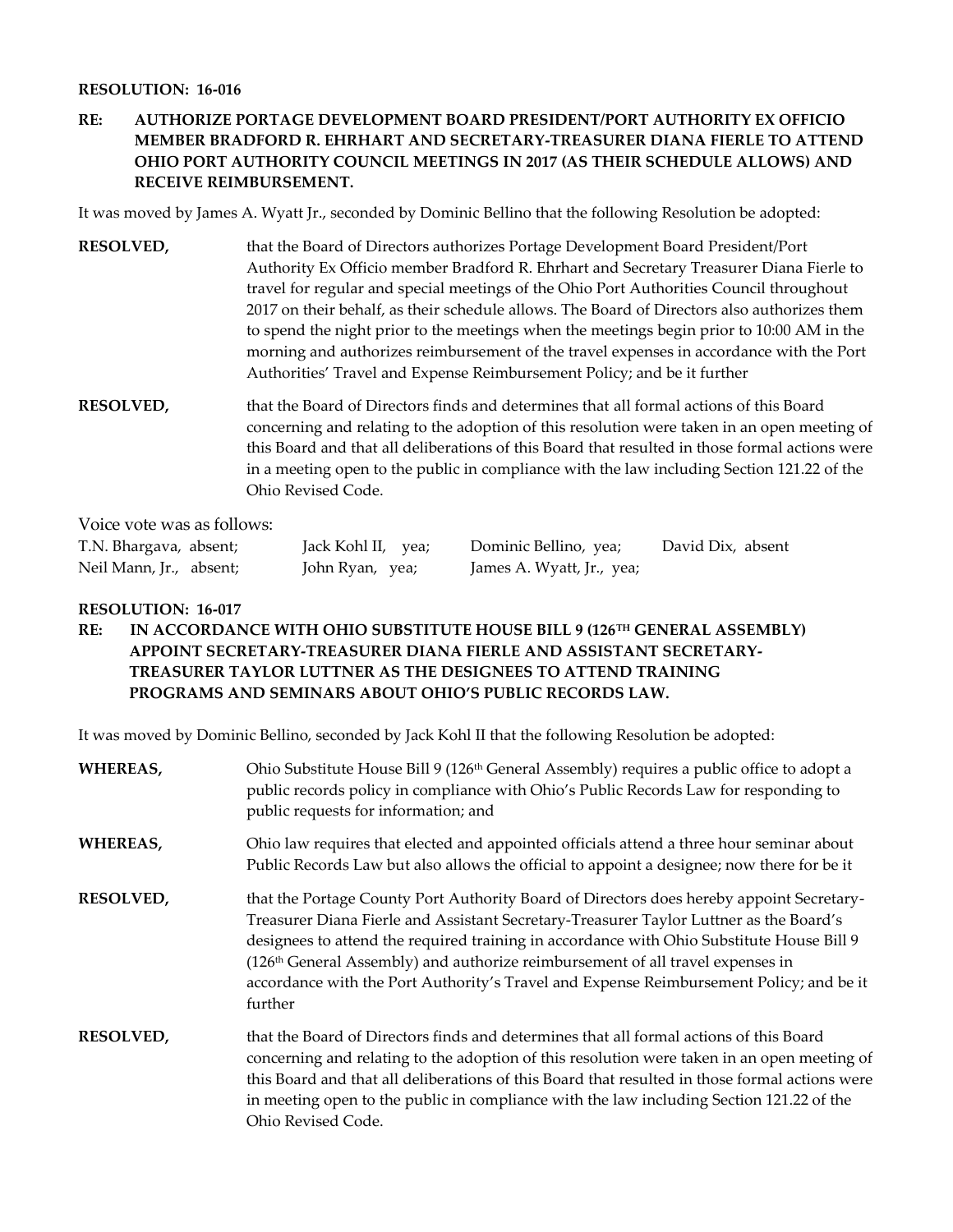Voice vote was as follows:

Neil Mann, Jr., absent; John Ryan, yea; James A. Wyatt, Jr., yea;

T.N. Bhargava, absent; Jack Kohl II, yea; Dominic Bellino, yea; David Dix, absent

#### **RESOLUTION: 16-018**

### **RE: ENTER INTO AND APPROVE THE TERMS AND EXPENDITURES OF AN AGREEMENT BETWEEN THE PORTAGE COUNTY PORT AUTHORITY AND THE PORTAGE DEVELOPMENT BOARD FOR FISCAL YEAR 2017 TO 2019**

It was moved by Jack Kohl II, seconded by James A. Wyatt, Jr. that the following resolution be adopted:

- **WHEREAS,** the Portage Development Board is private, not-for-profit corporation which provides economic development programs for the business community of Portage County; and
- **WHEREAS,** the Portage Development Board agrees to furnish and the Portage County Port Authority agrees to purchase the use of space and services in accordance with the Terms and Conditions set forth in the attached Agreement, now therefore be it
- **RESOLVED,** that the Board of Directors agree to enter into an agreement for services with the Portage Development Board, 217 South Chestnut Street in Ravenna, Ohio in the amount of \$15,000 per year for services and \$5,000 annual contribution per calendar year beginning January 1, 2017, and will continue in effect until December 31, 2019; and be it further
- **RESOLVED,** that this Agreement shall renew automatically for a one (1) year term beginning January 1, 2020 and each January 1 thereafter, unless either party notifies the other party in writing of its intention to not renew this agreement at least sixty (60) days prior to the end of the current term. Such notice of intent to not renew may be delivered by regular U.S. mail, and be it further
- **RESOLVED,** that the Board of Directors finds and determines that all formal actions of this Board concerning and relating to the adoption of this resolution were taken in an open meeting of this Board and that all deliberations of this Board that resulted in those formal actions were in a meeting open to the public in compliance with the law including Section 121.22 of the Ohio Revised Code.

Voice vote was as follows:

| T.N. Bhargava, absent;  | Jack Kohl II, yea; | Dominic Bellino, yea;     | David Dix, absent |
|-------------------------|--------------------|---------------------------|-------------------|
| Neil Mann, Jr., absent; | John Ryan, yea;    | James A. Wyatt, Jr., yea; |                   |

#### **RESOLUTION: 16-019**

# **RE: AGREE TO ENTER INTO A CONTRACT WITH SUE MACKLE OF MACKLE GRAPHIC DESIGN FOR THE DESIGN AND DEVELOPMENT OF A 10 YEAR ANNIVERSARY MARKETING BROCHURE FOR THE PORTAGE COUNTY PORT AUTHORITY.**

It was moved by John Ryan, seconded by Jack Kohl II that the following resolution be adopted:

| <b>RESOLVED,</b> | that the Board of Directors enters into a Contract for the design and development of a   |
|------------------|------------------------------------------------------------------------------------------|
|                  | 10 year anniversary marketing brochure for the Portage County Port Authority for         |
|                  | 2006-2016 at a cost not to exceed twelve hundred dollars (\$1,200.00); and be it further |
|                  |                                                                                          |

**RESOLVED,** that the Board of Directors finds and determines that all formal actions of this Board concerning and relating to the adoption of this resolution were taken in an open